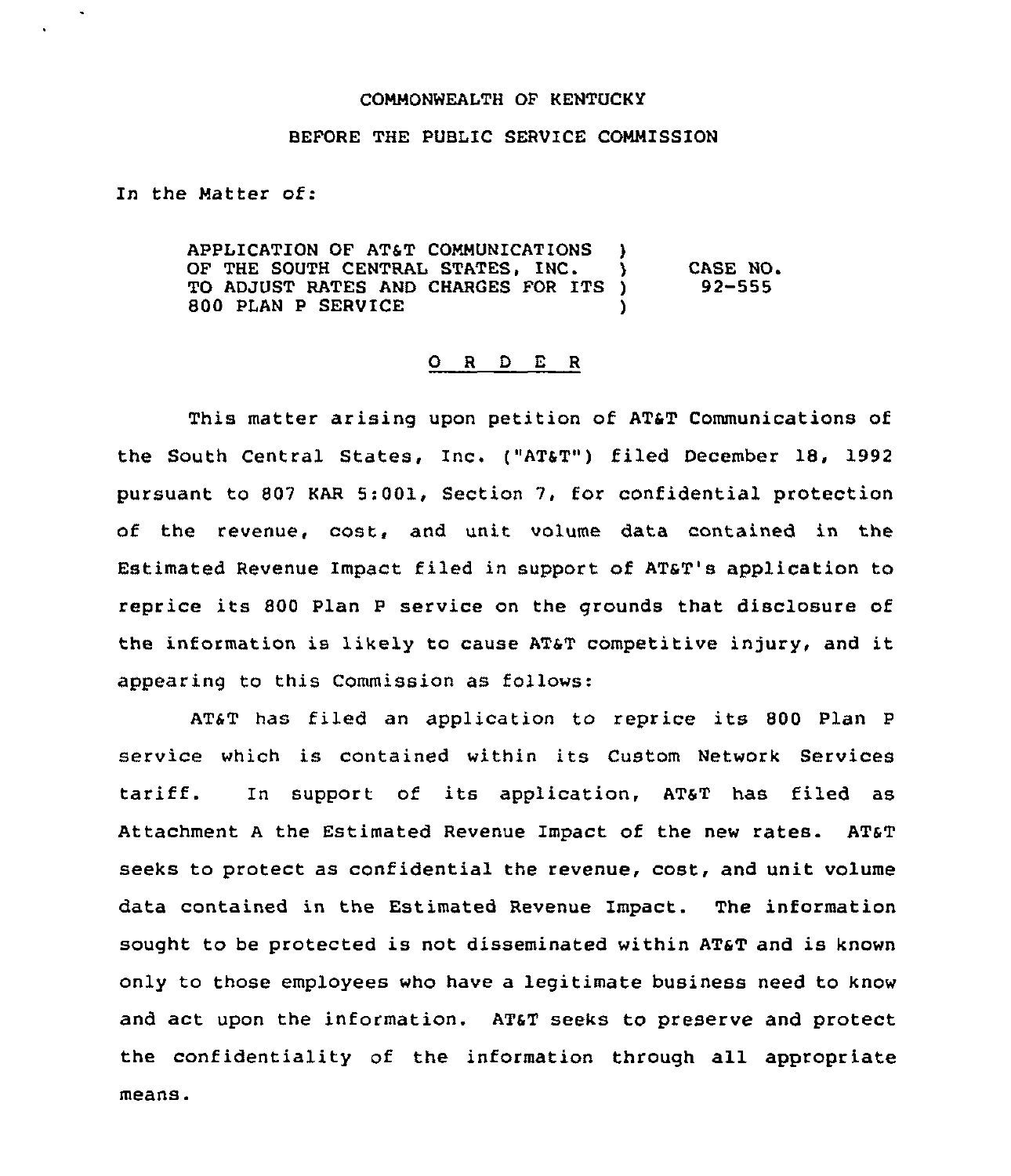KRS 61.872(1) requires information filed with the Commission to be available for public inspection unless specifically exempted by statute. Exemptions from this requirement are provided in KRS 61.878(1). That section of the statute exempts 11 categories of information. One category exempted in subparagraph (c) of that section is commercial information confidentially disclosed to the Commission. To qualify for that exemption, it must be established that disclosure of the information is likely to cause substantial competitive harm to the party from whom the information was obtained. To satisfy this test, the party claiming confidentiality must demonstrate actual competition and a likelihood of substantial competitive injury if the information is disclosed. Competitive injury occurs when disclosure of the information gives competitors an unfair business advantage.

The information sought to be protected consists of the revenue, weighted cost, and forecasted unit volume information for the proposed new service. Competitors could use this information to learn valuable pricing and marketing information which they could use in pricing and marketing competing services to the detriment of AT&T. Therefore, the information has competitive value and should be protected as confidential.

This Commission being otherwise sufficiently advised,

IT IS ORDERED that the revenue, cost, and unit volume data contained in ATST's Estimated Revenue Impact, which ATaT has petitioned be withheld from public disclosure, shall be held and

 $-2-$